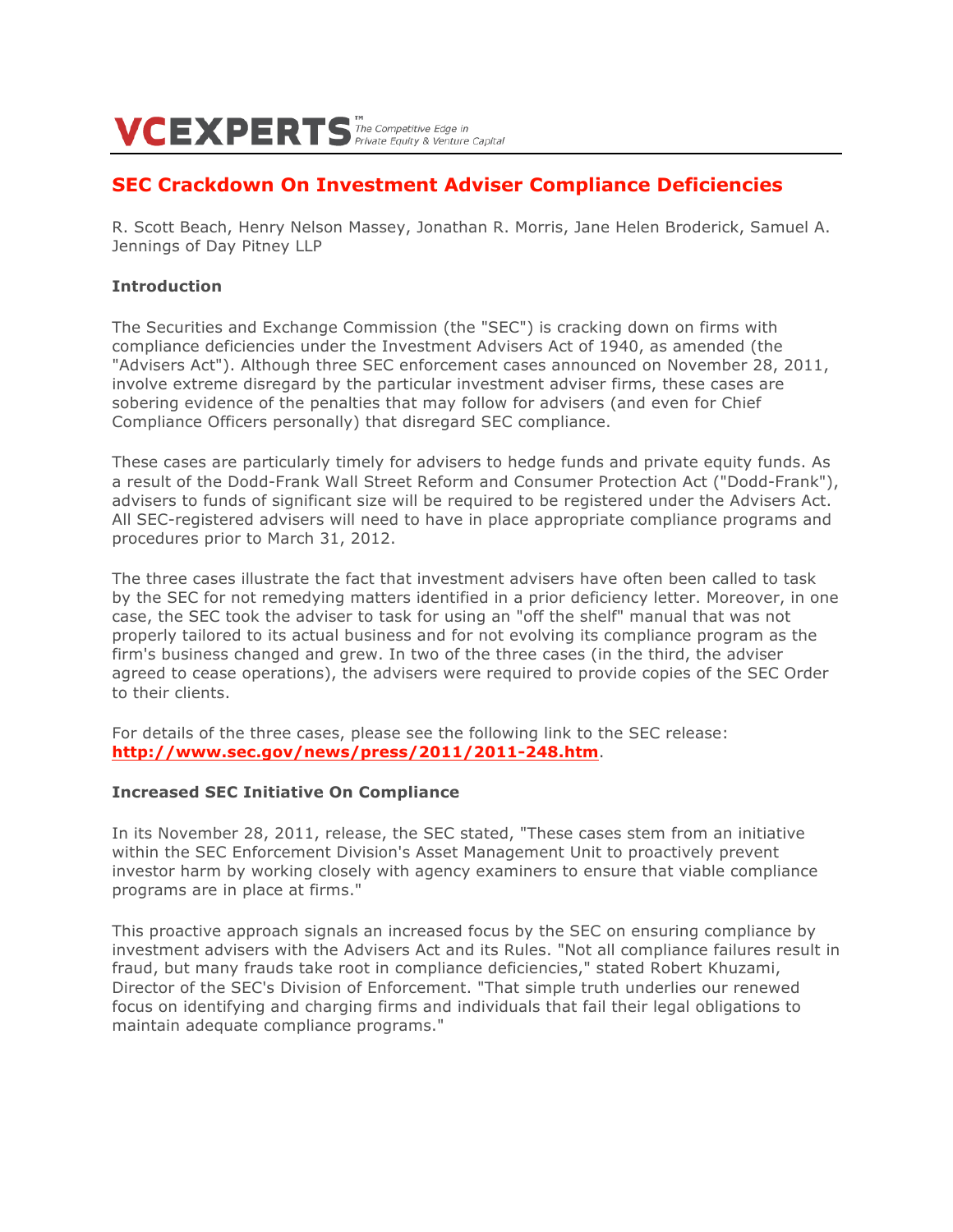## **Lessons To Be Learned**

The SEC's recent enforcement actions indicate it is taking a proactive approach to protecting investors by demanding strict conformance with the Advisers Act's compliance requirements, and imposing personal liability where the conduct is egregious. Dodd-Frank ushered in sweeping reform and change to investment adviser regulation, which requires many previously unregistered investment advisers to become appropriately registered in the first quarter of 2012. Registration is but the first step of the process. SEC-registered investment advisers must put in place thorough, custom-tailored and ongoing compliance policies and procedures in order to satisfy their requirements under the Advisers Act. The Day Pitney attorneys listed to the right are available to discuss the intricacies of these compliance requirements and help develop an appropriate compliance program for your investment advisory business.

## **Some Details of the Enforcement Actions**

## **OMNI**

In the Matter of OMNI Investment Advisers Inc. ("OMNI") and Gary R. Benyon (who was charged individually for personal failures in performing his responsibilities as Chief Compliance Officer), the SEC charged OMNI, among other things, with failing to establish, maintain and enforce a written code of ethics, as required under Advisers Act Rule 204A-1, and also with failing to maintain and preserve certain books and records, as required by Advisers Act Rule 204-2(a)(10). In 2007, the SEC examined OMNI and issued a deficiency letter noting several issues, including OMNI's failure to conduct an adequate annual review of its compliance program.

With respect to Mr. Benyon, the SEC found that he failed to perform virtually any compliance responsibilities after being named Chief Compliance Officer. Mr. Benyon was living in Brazil at the time. In particular, in response to an SEC subpoena, OMNI produced client advisory agreements with Mr. Benyon's signature evidencing his supervisory approval when, in fact, Mr. Benyon had never reviewed the documents and had signed the documents with incorrect dates one day before the documents were produced to the SEC.

As a result of these violations, both OMNI and Mr. Benyon were censured by the SEC. Mr. Benyon agreed to pay a \$50,000 penalty, and agreed to be permanently barred from acting within the securities industry in a compliance or supervisory capacity and from associating with any investment company. OMNI also agreed to provide a copy of the SEC's Order to each of OMNI's advisory clients that existed at any time between September 2008 and August 2011.

## **Feltl**

In the Matter of Feltl & Company, Inc. ("Feltl"), the SEC charged Feltl, a dually-registered broker-dealer and investment adviser, for, among other things, engaging in hundreds of principal transactions with its advisory clients' accounts without making the proper disclosures and without obtaining consent, in violation of Section 206(3) of the Advisers Act. This failure also resulted in Feltl charging undisclosed fees to its clients participating in its wrap fee program by charging both wrap fees and commissions, which violated Section 206(2) of the Advisers Act.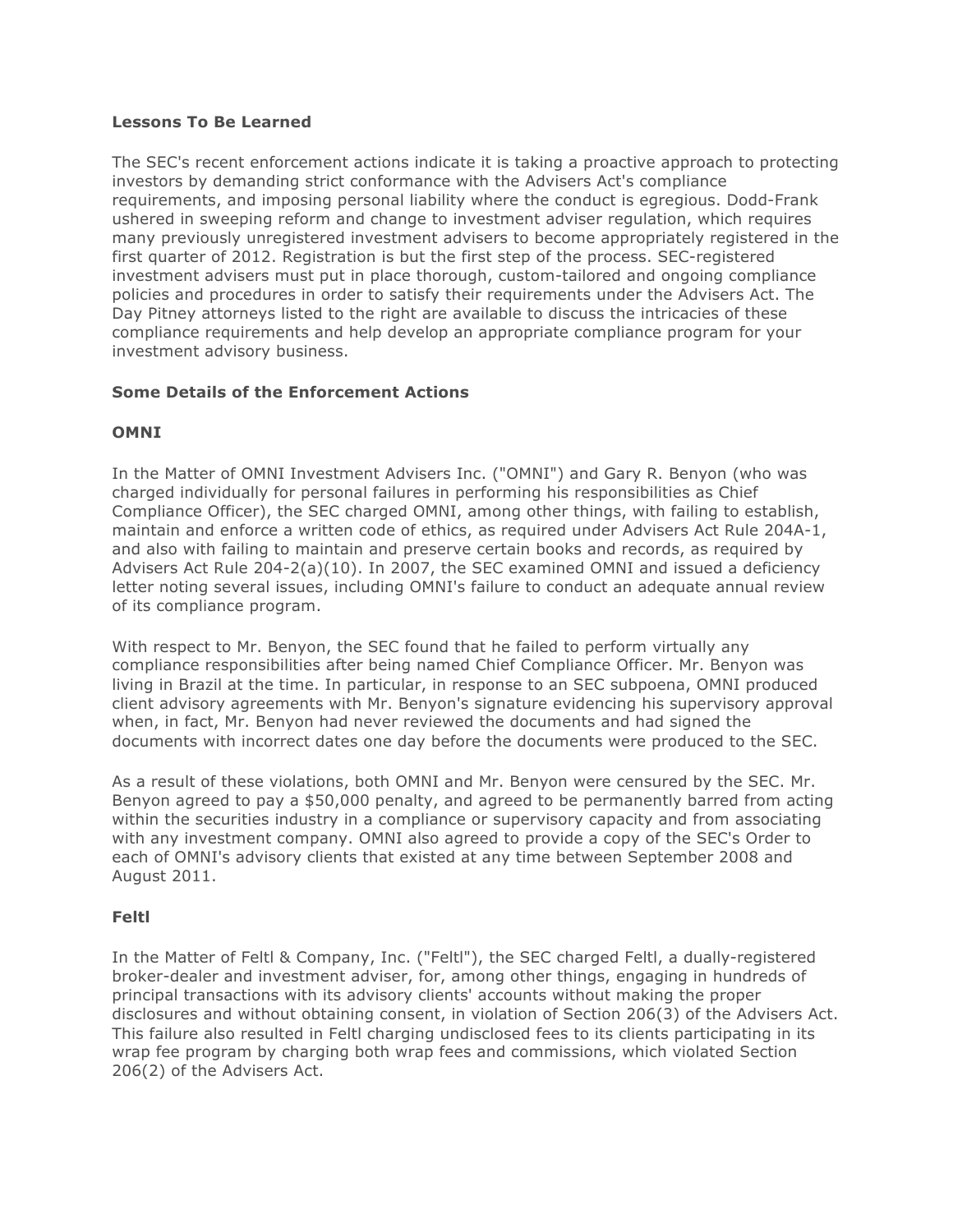The SEC stated, "Feltl's compliance breakdown was caused by its failure to invest necessary resources in the firm's advisory business as it changed and grew in relation to its brokerage business." On December 9, 2010, the exam staff issued a deficiency letter to Feltl, noting Feltl's compliance failures and its failure to disclose and obtain client consent in transacting principal trades. During this time period, Feltl maintained one compliance manual that encompassed both the brokerage and advisory businesses. This off-the-shelf manual essentially treated its brokerage and advisory accounts the same for compliance purposes.

Due to these violations, Feltl agreed, among other things, to pay a \$50,000 penalty, disgorge more than \$142,000 to be returned to its advisory clients, and to provide a copy of the SEC's Order to past, present and future clients.

## **Asset Advisors**

In the Matter of Asset Advisors, LLC ("Asset Advisors"), the SEC determined that, in May 2007, Asset Advisors adopted written compliance policies and procedures only after the SEC's exam staff alerted Asset Advisors to its previous compliance failures. Thereafter, Asset Advisors failed to fully implement a compliance program, taking minimum steps to satisfy its compliance obligations only when the exam staff notified it of an impending exam.

Even after Asset Advisors adopted a code of ethics, the SEC found the firm failed to maintain and enforce the code by failing to collect written acknowledgments of the code's receipt from supervised persons and failing to periodically collect from access persons the required securities reports. In particular, the SEC noted that "Despite its promise to devote the proper time and resources to its compliance program, the firm waited until November 2009 to amend the compliance manual to incorporate comments made by the exam staff during the 2007 exam. Aside from distributing the amended manual and holding its semiannual meeting, Asset Advisors did nothing to train staff or to implement the manual's amended policies and procedures."

As a result of these deficiencies, Asset Advisors agreed to pay a \$20,000 penalty, cease operations, deregister with the SEC and, with client consent, move its advisory accounts to a firm with an established compliance program.

## **R. Scott Beach, Partner, rsbeach@daypitney.com**

Scott Beach is co-chair of Day Pitney's Private Equity and Investment Funds practice group, representing private equity sponsors, managers and investors.

## **Full Bio**

## **Henry Nelson Massey, Partner, hmassey@daypitney.com**

Hank Massey is chair of Day Pitney's Private Companies and its Emerging Companies and Venture Finance practice groups. His practice includes advice on the formation and operation of investment funds and investment advisers.